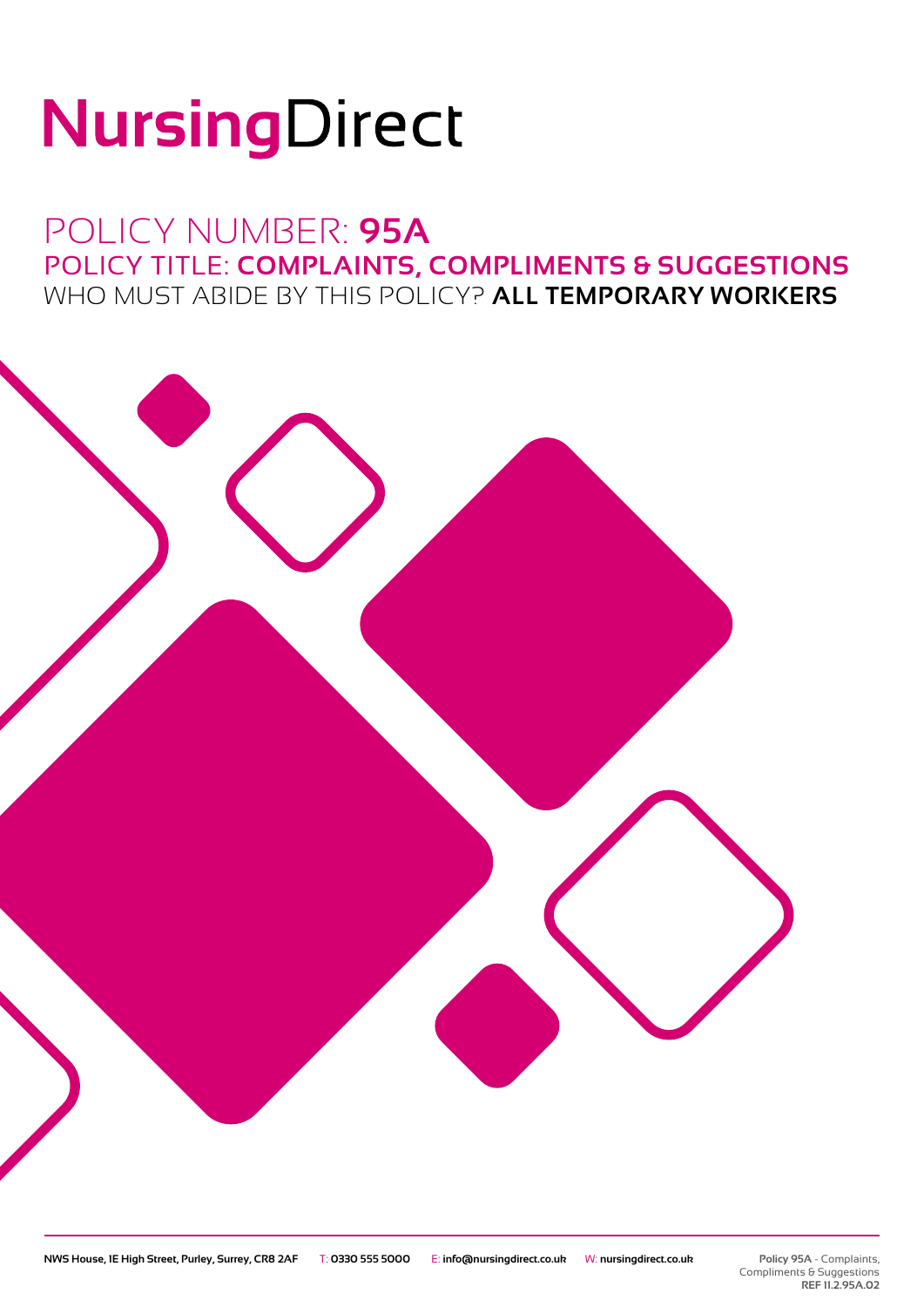### COMPLAINTS COMPLIMENTS AND SUGGESTIONS POLICY

#### **SUMMARY**

This policy outlines the complaints, suggestions and compliments process:

#### **Relevant legislation**

- Compensations Act 2006
- The Care Act 2014
- The Health and Social Care Act 2008 (Regulated Activities Regulations 2014
- Human Rights Act 1998
- The Local Authority Social Services and National Health Service Complaints (England) Regulations 2009
- Mental Capacity Act 2005
- Mental Capacity Act Code of Practice
- Data Protection Act 2018

#### **UNDERPINNING KNOWLEDGE**

- Author: Legislation.gov.uk, (2009), The Local Authority Social Services and National Health Service Complaints (England) Regulations 2009. [Online] Available from: *www.legislation.gov.uk/uksi/2009/309/contents/made?view=plain* [Accessed: 29/4/2020]
- Author: Parliamentary and health service ombudsman, (2017), What to do before you come to us. [Online] Available from: *www.ombudsman.org.uk/making- complaint/before-you-come-to-us* [Accessed: 29/4/2020]
- Author: Local Government and Social Care Ombudsman, (2018), Single Complaints Statement. [Online] Available from: *www.lgo.org.uk/assets/attach/4355/Single% 20comms2%20-%20v2.pdf* [Accessed: 29/4/2020]
- Author: NICE, (2018), Decision-making and mental capacity Guidelines NG108. [Online] Available from: *www.nice.org.uk/guidance/ng108* [Accessed: 29/4/2020]
- Author: Local Government and Social Care Ombudsman, (2018), Adult social care guides launched to help providers deal with complaints better. [Online] Available from:

*www.lgo.org.uk/information-centre/news/2018/jul/adult-social-care-guides- launchedto-help-providers-deal-with-complaints-better* [Accessed: 29/4/2020]

#### **EQUALITY IMPACT ASSESSMENT**

This statement is a written record that demonstrates that we have shown due regard to the need to eliminate unlawful discrimination, advance equality of opportunity and foster good relations with respect to the characteristics protected by equality law.

#### **Purpose**

- **1.1** To ensure that Nursing Direct has an effective system in place to manage complaints, suggestions and compliments.
- **1.2** To ensure that Nursing Direct complies with any legal requirements, regulations, guidelines and best practice.
- **1.3** To support Nursing Direct in meeting the following Key Lines of Enquiry:

| CARING            | C2: How does the service support people to<br>express their views and be actively involved in<br>making decisions about their care, support and<br>treatment as far as possible? |
|-------------------|----------------------------------------------------------------------------------------------------------------------------------------------------------------------------------|
| <b>RESPONSIVE</b> | R2: How are people's concerns and complaints<br>listened and responded to and used to improve<br>the quality of care?                                                            |
| SAFF              | SI: How do systems, processes and practices<br>keep people safe and safequarded from abuse?                                                                                      |

To meet the legal requirements of the regulated activities that Nursing Direct is registered to provide:

- Compensations Act 2006
- The Care Act 2014
- The Health and Social Care Act 2008 (Regulated Activities Regulations 2014
- Human Rights Act 1998
- The Local Authority Social Services and National Health Service Complaints (England) Regulations 2009
- Mental Capacity Act 2005
- Mental Capacity Act Code of Practice
- Data Protection Act 2018

#### **SCOPE**

The following roles may be affected by this policy:

- All staff
- All temporary workers
- Service Users
- Family
- Advocates • Representatives
- Commissioners
- External health professionals
- Local Authority
- NHS

#### **OBJECTIVES**

To ensure that all complaints and suggestions are promptly addressed, resolved and shared within the agreed timescales, to ensure that lessons are learned, and that the learning improves service quality and delivery.

To continuously improve the quality of the Service User's experience.

#### **COMPLAINTS**

- Nursing Direct understands complaints to be an expression of dissatisfaction requiring a response, communicated verbally, electronically, or in writing. Complaints may be made by any Service User, family member or advocate acting on their behalf, with their consent, or in their best interests.
- Nursing Direct takes complaints seriously. We will aim to put things right that have gone wrong, to learn lessons and to avoid the issue occurring again. This policy sets out the framework for how Nursing Direct will achieve this.
- Nursing Direct will comply with legislation, national guidelines, regulation and best practice when managing complaints and suggestions.

#### **Nursing Direct understands that it can be difficult to separate a complaint from a concern, therefore, Nursing Direct will follow this policy when any dissatisfaction arises with the service.**

- Complaints or concerns by staff or temporary workers will be addressed via the grievance process if the complaint or concern relates to them individually, or the Whistleblowing procedure where a protected disclosure is made
- Nursing Direct understands our statutory obligations in respect of the Duty of Candour

The complaints and compliments process at Nursing Direct is fair and transparent and does not discriminate directly or indirectly because of the following:

- Age
- Being or becoming a transsexual/transgender person
- Being married or in a civil partnership
- Being pregnant or on maternity leave
- Disability
- Race including colour, nationality, ethnic or national origin
- Religion, belief or lack of religion/belief • Sex
- Sexual orientation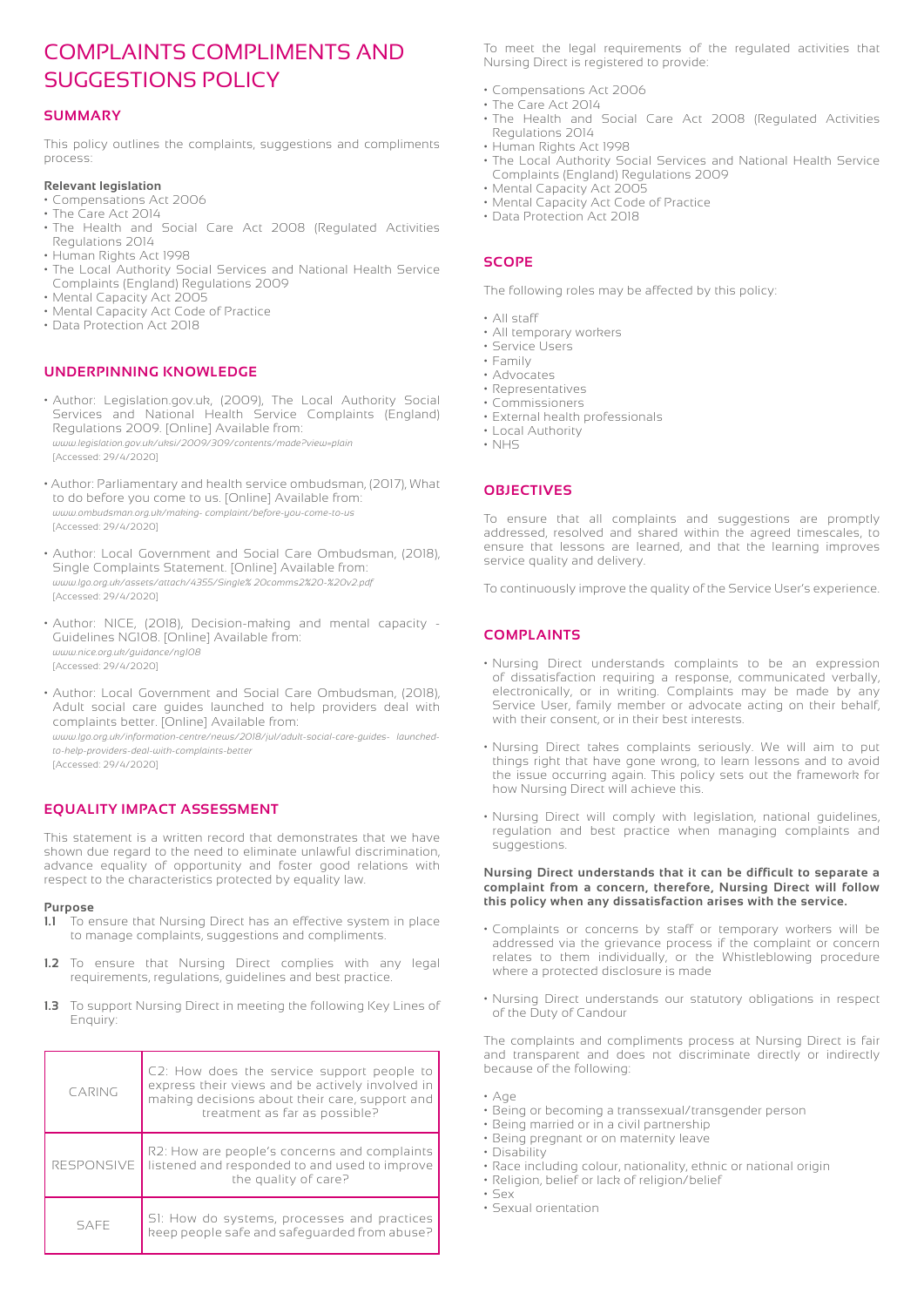The complainant will be treated with courtesy, respect and compassion. Nursing Direct will ensure that the process of making a complaint, and receiving feedback is managed in a way that meets the Accessible Information Standards, and is in a format that the Service User can understand.

Seeking views and engaging service users

Nursing Direct will seek out opportunities to obtain feedback from Service Users and stakeholders.

Nursing Direct will act with sensitivity, integrity and professionalism by treating individuals who do complain or raise a suggestion with compassion, courtesy and respect.

Nursing Direct will protect the Service User's right to confidentiality.

Nursing Direct staff will undertake training on how to manage complaints in line with their role and responsibilities.

A full record will be held of all complaints received regardless of the level of seriousness, or means of communication. This approach allows an open and transparent culture around raising concerns in the earliest stage to enable swift resolution. A record of the complaint will also be held in the Service User's Care file and reported in line with contractual or regulatory requirements.

#### **SAFEGUARDING CONCERNS**

Where a complaint or concern is raised that relates to a Service User being harmed or likely to be harmed, Nursing Direct will follow its Safeguarding Policy and Procedures in addition to the complaints procedures, seeking advice and guidance from Local Authorities, and escalating concerns in line with Local Authorities' procedures. Nursing Direct will also notify CQC, and other external agencies, in line with our statutory duty, as appropriate.

#### **ROLES AND RESPONSIBILITIES**

It is acknowledged that all staff working within Nursing Directmay be presented with an individual wishing to raise a concern or complaint at any time, therefore staff need to be able to manage this in a sensitive, structured and timely manner.

#### **In Order to do this Staff Will:**

- Be trained as a routine measure to ensure knowledge is embedded and refreshed around the complaints procedure.
- Have access to the complaints procedure and automated system.
- Be provided with the opportunity to reflect and learn from complaints as a means of developing and driving quality care.
- Be advised that on presentation of a complaint, swift reaction is necessary;and that purposefully withholding, or concealing of concerns expressed by Service Users, or their representatives, may lead to disciplinary action.

#### **Nursing Direct Management Team**

- The management team at Nursing Direct is responsible for ensuring compliance with this policy, improvement planning and having arrangements in place to provide relevant management reports and information regarding complaints.
- The Director of Nursing is the main point of contact for the receipt, investigation and management of complaints within Nursing Direct. However, this may be delegated to the Senior Clinician within Nursing Direct who holds the experience, knowledge and competence to investigate and manage complaints.
- Nursing Direct will ensure the procedure for raising a complaint is accessible and displayed prominently in Nursing Direct, on the website of Nursing Direct and within the Service User information and guides. Alternative languages and formats will be available on request.

#### **Compliments and Suggestions**

Nursing Direct welcomes compliments and suggestions and recognises their importance in celebrating and recognising the success of our service, as well as opportunities for improvement.

#### **One Complaint, One Response**

Nursing Direct will follow the Local Government and Social Care Ombudsman best practice and where Service Users are receiving services for more than one organisation, we will ensure they can make a complaint to anyone and be provided with a single response following a joint investigation.

#### **Raising Complaints**

A complaint can be received by Nursing Direct either verbally or in writing and can be made by:

- A Service User
- Someone acting on behalf of a Service User and with their written consent, e.g. an advocate, relative, Member of Parliament
- A client, local authority, CCG, commissioner
- Other stakeholders

#### **Time Limits for Submitting a Complaint**

Complaints should be submitted within 28 days of the incident or concern arising.

The time limit, however, can, and should be waived if:

- It is still practical and possible to investigate the complaint (the records still exist and the individuals concerned are still available to be questioned, etc.)
- The complainant can demonstrate reasonable cause for delay in making the complaint (it is at the discretion of senior management of the service if the time limit can be set aside).

#### **COMPLAINTS PROCEDURE**

#### **Step 1**

When a complaint is raised to staff, staff will log the complaint and make an effort to resolve it immediately to the satisfaction of the complainant.

#### **Step 2**

Staff will apologise for the fact that there was the need to complain in the first instance and explain the complaints process as described in the procedure steps.

#### **Step 3**

Staff will record the complaint and request the complainant completes an incident report.

#### **Step 4**

Formal acknowledgement of all complaints received (whether verbal or written) will be sent within 3 working days to the complainant via letter or email. Nursing Direct will have a local system in place to manage out-of-hours and weekend complaints received.

#### **The Acknowledgement will Include:**

- How the investigation will be handled , who will investigate and what the investigation will be focussed on
- A time limit for the investigation to be concluded. This will normally be 28 days; however, some cases may take longer and the complainant will be made aware of this
- The complaints procedure and contact details of bodies that can be accessed in the event of dissatisfaction with the outcome of the investigation

#### **Step 5**

Following a full investigation, a response letter will be sent and include the following:

- A summary of the issue from the complainant's point of view.
- Details of the evidence and sources consulted in order to investigate the issue fully and fairly.
- A presentation of the findings for each issue clearly and concisely described.
- A conclusion, stating clearly whether the issue is 'substantiated', 'unsubstantiated' or 'inconclusive', unless it is ineligible, in which case the reason for this will be given, e.g. out of time or out of jurisdiction.
- An explanation of the outcome and whether any remedial action or learning points arise from the investigation.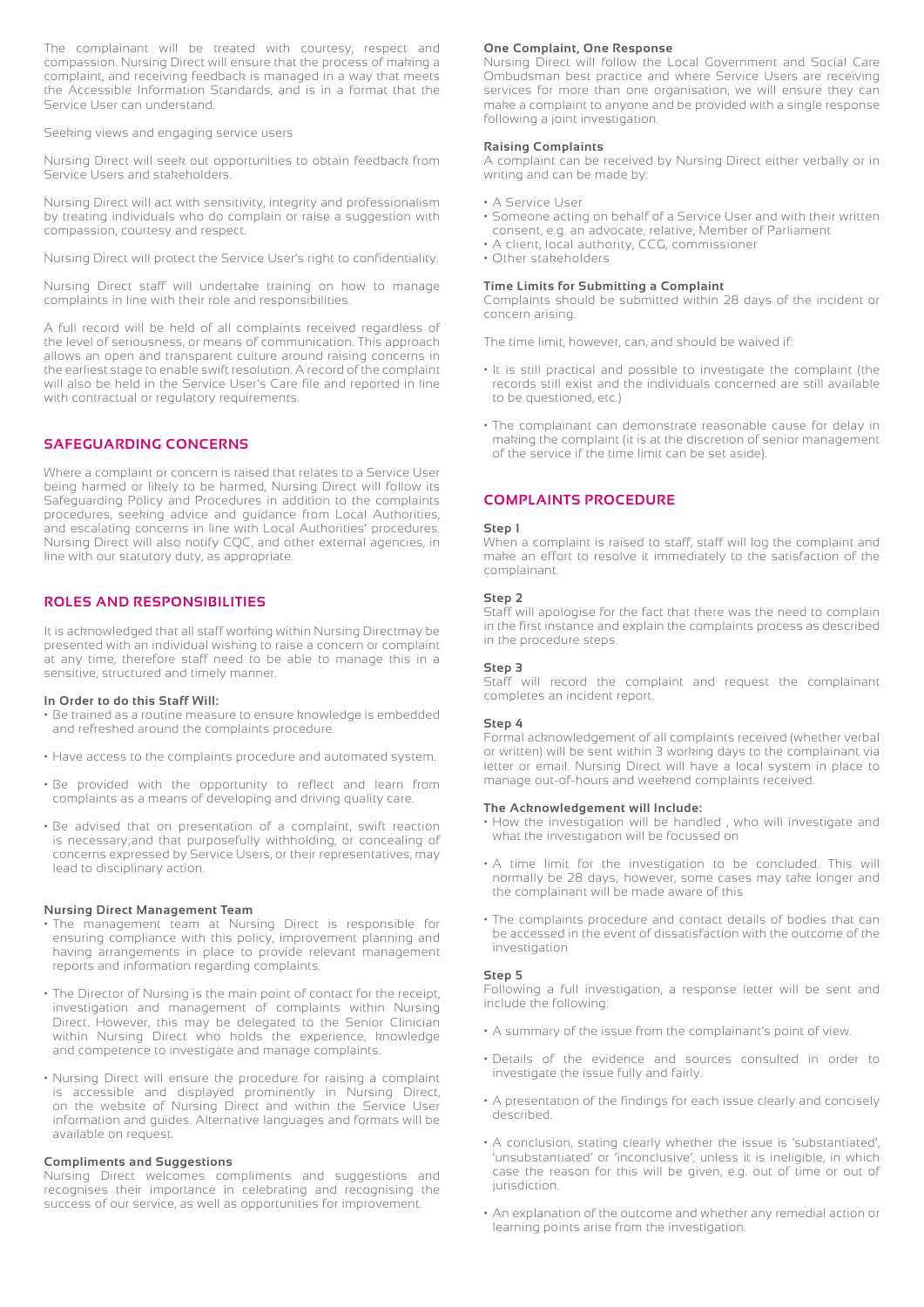- An apology where the issue is upheld and shortcomings or failings have been found.
- The complainant's rights if not satisfied with the outcome to refer to The Local Government and Social Care Ombudsman.
- A signature from the responsible individual or sent by email in their name.

#### **Step 6**

The complaint will be closed once confirmation has been received that there is satisfaction with the outcome. In the event of dissatisfaction, Nursing Direct will support the complainant to access further support

#### **THE COMPLAINTS LOG**

A record will be held of all complaints raised containing the following information:

- Each complaint received
- Subject matter and outcome
- Details of any reason for delay • The date the outcome letter was sent to the complainant

Where complaints relate to a Service User, a copy of the complaint will be held in their care records so that the Service User can reflect on the recommendations.

Where complaints are raised by telephone, the log will include the date and time of the call and this will be followed up with written confirmation of the areas discussed.

Where a complaint indicates the potential abuse of Service Users, safeguarding policies will be followed and necessary notifications made.

Where Care is commissioned by Local Authorities, CCG's or others, their reporting procedure for notifying them of complaints will be followed.

Where complaints are to be shared as part of learning, the complaint will be anonymised to remove identifiable Service User information.

#### **INVESTIGATIONS**

All investigations will be managed by using the following approach:

- Investigating the facts
- Assessing evidence
- Reviewing relevant records
- Interviewing those involved

Where necessary, advice and support will be sourced from senior managers within the organisation. The complaint must be investigated by a member of staff with the knowledge, experience and seniority to undertake the investigation robustly.

Confidentiality of information will be considered at all times, and staff will adhere to confidentiality policy and relevant codes of practice.

If an investigation of a complaint results in disciplinary action the complaint will continue to its conclusion. The complainant will be informed that the investigation has led to a disciplinary process, but the details of the outcome or ongoing investigation will remain confidential

#### **COMPLIMENTS**

Receiving compliments is an opportunity to celebrate and recognise success. Nursing Direct will ensure that:

- All compliments are shared with staff and displayed in a public area to highlight good practice.
- Compliments are anonymised or permission sought before displaying.
- Numbers of compliments received are logged as part of the quality assurance programme evidence base.
- Verbal positive feedback from Service Users, and relatives, are also deemed as compliments and will be recorded and shared with colleagues.

#### **SUGGESTIONS**

Suggestions can be made verbally or in writing, and generally are in response to seeking a means of changing practice for the better.

- Suggestions are not complaints, but in some circumstances, if they are not considered, or actioned, they could lead to a complaint.
- When suggestions are raised in a meeting, or as part of a conversation, these will be documented and then outcomes recorded to show consideration ('you said, we did').
- Staff will be encouraged to share their suggestions, or suggestions received by clients, service users and relatives.

#### **AUDIT AND EVALUATION**

Nursing Direct will monitor, review and analyse all information received about the service as a means of continuously reviewing performance, quality and safety.

Nursing Direct will take an annual report to the corporate board.

Nursing Direct will also:

- Share themes and trends with Care Workers working for Nursing Direct.
- Ensure that staff are trained to deal with complaints and understand the procedure for managing complaints.

#### **ANONYMOUS COMPLAINTS**

Anonymous complaints will be investigated in the same way as named complaints. They will be logged and any corrective action necessary will be taken and also logged

#### **One Complaint, One Response**

Where more than one organisation is involved in the Service User's Care, the Service User or their representative, will be able to complain to any organisation. A joint investigation will be carried out and a single joint response will be provided. Service Users must not have to contact each organisation separately.

If someone complains and Nursing Direct is not responsible for the care or service Nursing Direct will facilitate the complaint to be made with permission. Nursing Direct will follow LGO guidance for managing this.

All efforts will be made by the Director of Nursing to resolve all complaints within Nursing Direct. If a Service User does not wish to raise a complaint directly to management within Nursing Direct, in the first instance, staff will sensitively establish their reasons, and aim to resolve and address any concerns that present.

Decisions to raise complaints outside of Nursing Direct will be fully respected and the Service User will be supported to raise their complaint to the commissioner of the service, or to seek the support of an independent advocate or representative. Service Users can also be signposted to the Citizens advice guidance

#### **DEFINITIONS**

#### **Compliment**

- A compliment is an expression of satisfaction about a service the Service User has received
- Compliments are positive feedback that can be received verbally or in writing and can include expressions of praise, admiration, congratulation and encouragement

#### **Complaint**

• A complaint is an expression of dissatisfaction, disappointment or discontent. This could be in response to an act of omission, decision or action

Complaints Can be Made in Various Ways and Include:

- Verbally
- Electronically
- Local feedback channels
- Writing